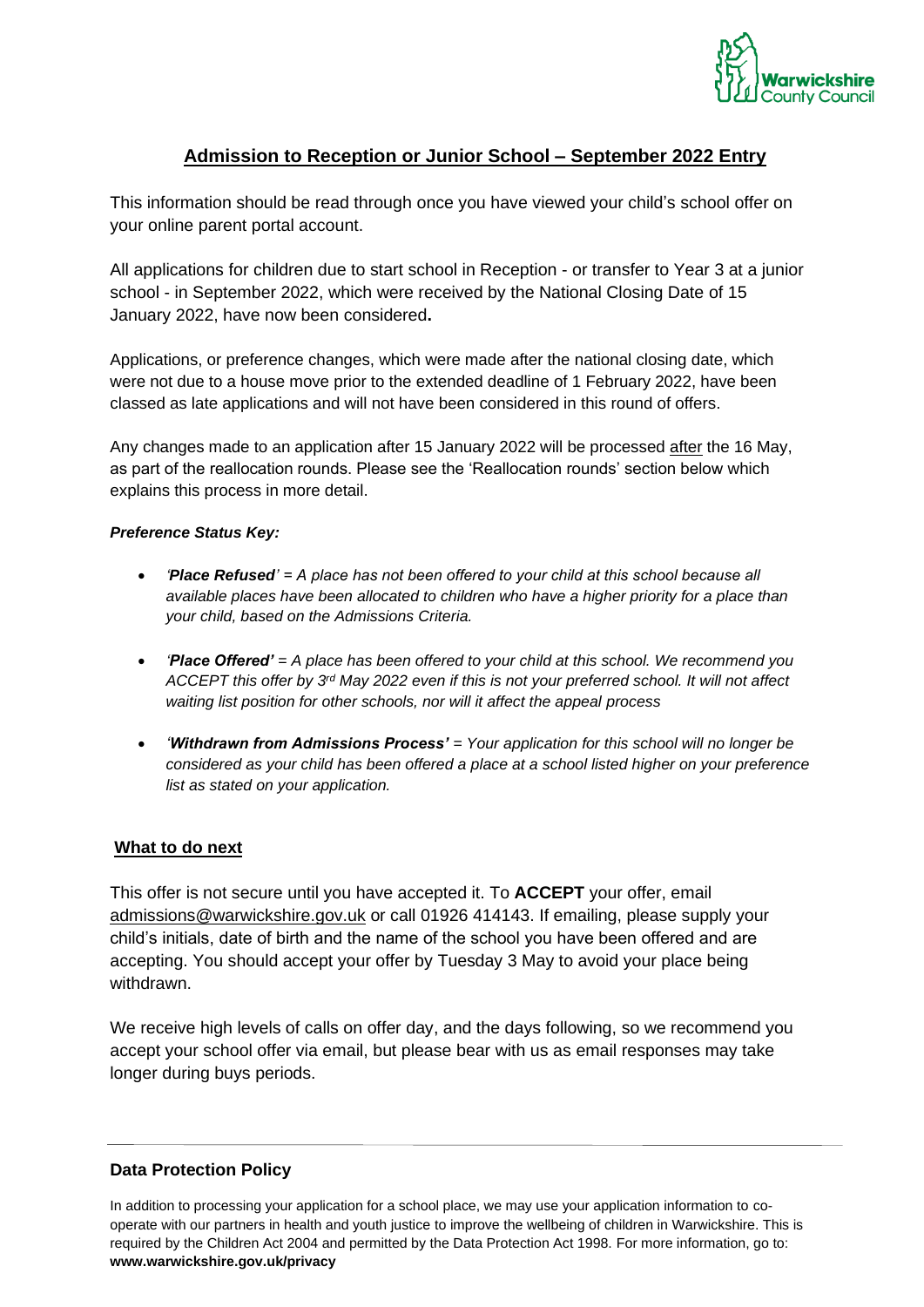

We do recognise that Offer Day can bring with it disappointment for a small number of families who are not happy with the school place they have been offered. In these cases, we suggest you email us at [admissions@warwickshire.gov.uk](mailto:admissions@warwickshire.gov.uk) and ask for someone to call you back to explain your options for changing preferences, waiting lists and appeals. Please provide your child's full name, date of birth and a contact number in the email so we can access your child's record and call you back.

**Your child has automatically been added to the waiting list for any schools that are listed as a higher preference school than the school offered. Accepting the offer you have been made will not change this. Therefore, to ensure your child does have a place at a school for September, we recommend you accept the offer you have, even if it is not your preferred school, while you await the outcome of any alternatives**.

Accepting the place offered to you, even if it is not your first preference, is the only way to guarantee your child has a school place for September 2022. Accepting the offer will not disadvantage you, as you will automatically be added to the waiting list for your higher preference school(s), and it also does not affect your right to appeal the decision.

If you are declining this offer of a school place because you have alternative provision in place, such as a confirmed place at an independent (private) school, or you have made the decision to home educate your child, please let us know your plans for your child's education from September 2022 via email to [admissions@warwickshire.gov.uk.](mailto:admissions@warwickshire.gov.uk)

If you choose to decline the school place offered, there is a risk this place will be reallocated to another child, and you may not receive an alternative offer. This will mean your child will not have a school place secured for September 2022, which could result in them missing education. There is no guarantee that we will be able to offer your child a place at any of the alternative preferred schools on your application.

If you do not secure a school place for your child to start in September 2022, or you do not home educate your child, then we will identify your child to the Warwickshire Attendance Service (WAS), who have the authority to begin legal proceedings in relation to children who are of Compulsory School Age who are not attending school.

Having read this information, if you still wish to decline your school place offer, please go to www.warwickshire.gov.uk/receptionandjunioroffers and click on the "Decline Your School Offer" box.

Alternatively, you can email admissions@warwickshire.gov.uk or call 01926 414143 so we can talk through the options with you. If emailing, please supply your child's initials, date of birth and the name of the school you have been offered and are declining.

We receive high levels of calls on offer day, and the days following, so we recommend you accept your school offer via email, but please bear with us as email responses may take longer during buys periods.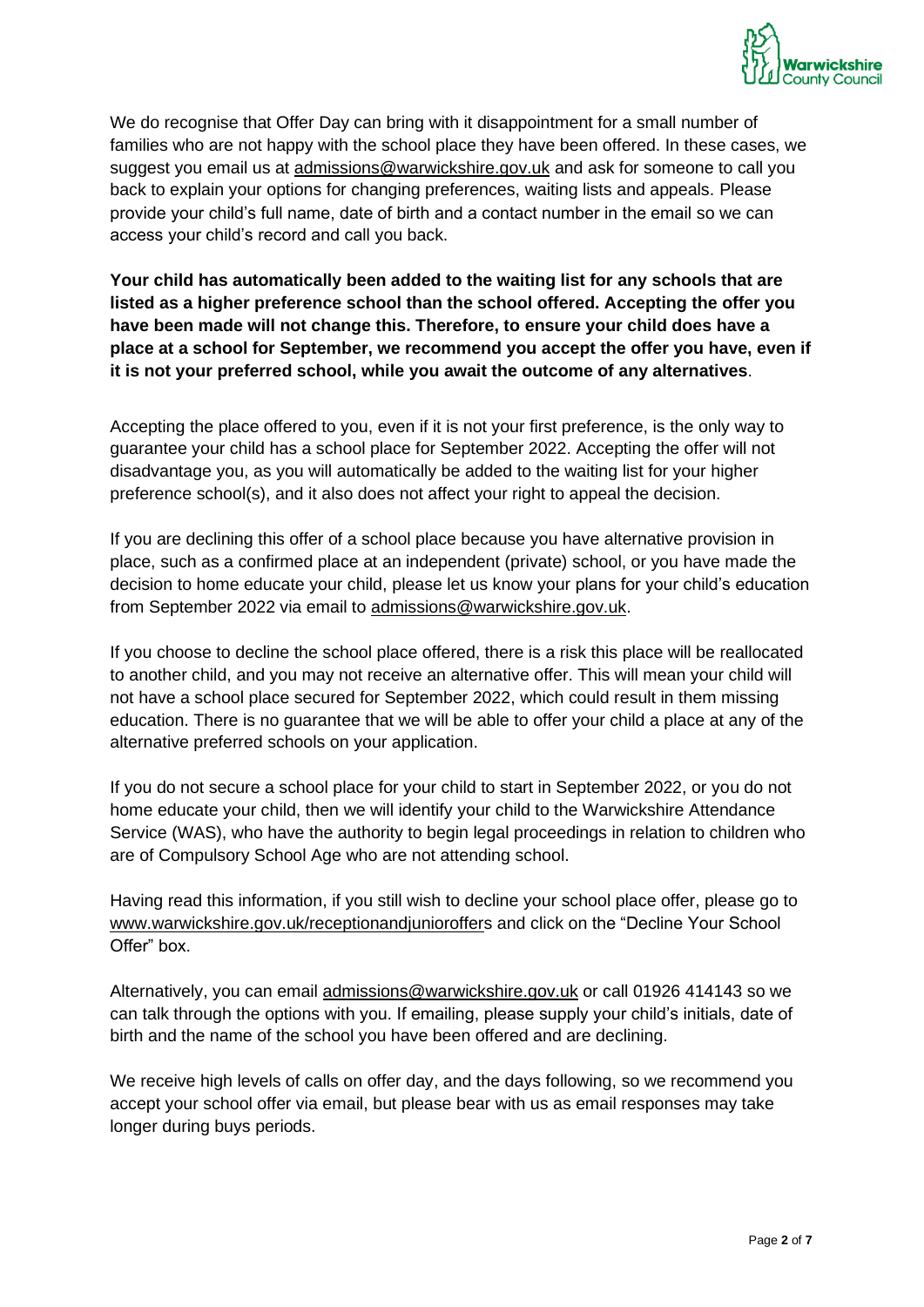

## **Waiting Lists**

### • **For Warwickshire Schools**

If your child has not been offered a place at one or more of your preferred schools, this is because there were more applications received for that school than there were places available.

Your child will automatically be added to the waiting list(s) of any school(s) listed as a higher preference on your application than the school you have been offered. The waiting lists are held in the order of over-subscription criteria, as determined by the school concerned, and will include applications received before and after the deadline equally. Places are then offered to those applicants who have been allocated the highest criteria until all available places at the school are filled.

Your child's position on any of those waiting lists could change at any time and applicants can move both up and down on the waiting lists. This is due to vacancies at the school being filled and further late applicants being added to the waiting lists, in criteria order.

Late applications can be received and processed until this coordinated admissions process ends on 1 September 2022.

Waiting lists will be held until 31 December 2022, when all lists will be discarded. It will then be at the discretion of each school whether they wish the local authority to maintain a waiting list on their behalf for the rest of the academic year, whether they want to maintain a list directly, or whether there will be no waiting list.

• **Waiting Lists for Schools in Other Local Authorities**

If you have been refused a place at a school which is maintained by a different local authority than Warwickshire, then you will need to contact that authority directly for information on why it has not been possible to offer a place to your child, and to determine your child's position on the waiting list for the school concerned.

## **Reallocation Rounds**

Reallocation rounds are used to process late applications and late preference changes and to make re-offers. We have two reallocation rounds, as follows:

| <b>First Reallocation Round</b>                  |                    |  |
|--------------------------------------------------|--------------------|--|
| Deadline for new applications to be considered,  | Tuesday 3 May 2022 |  |
| including any changes to an existing application |                    |  |
| First reallocation round begins                  | Monday 16 May 2022 |  |

To be considered in the first reallocation round, we must have received your application (or have been notified of any chances to your application, including an updated address) by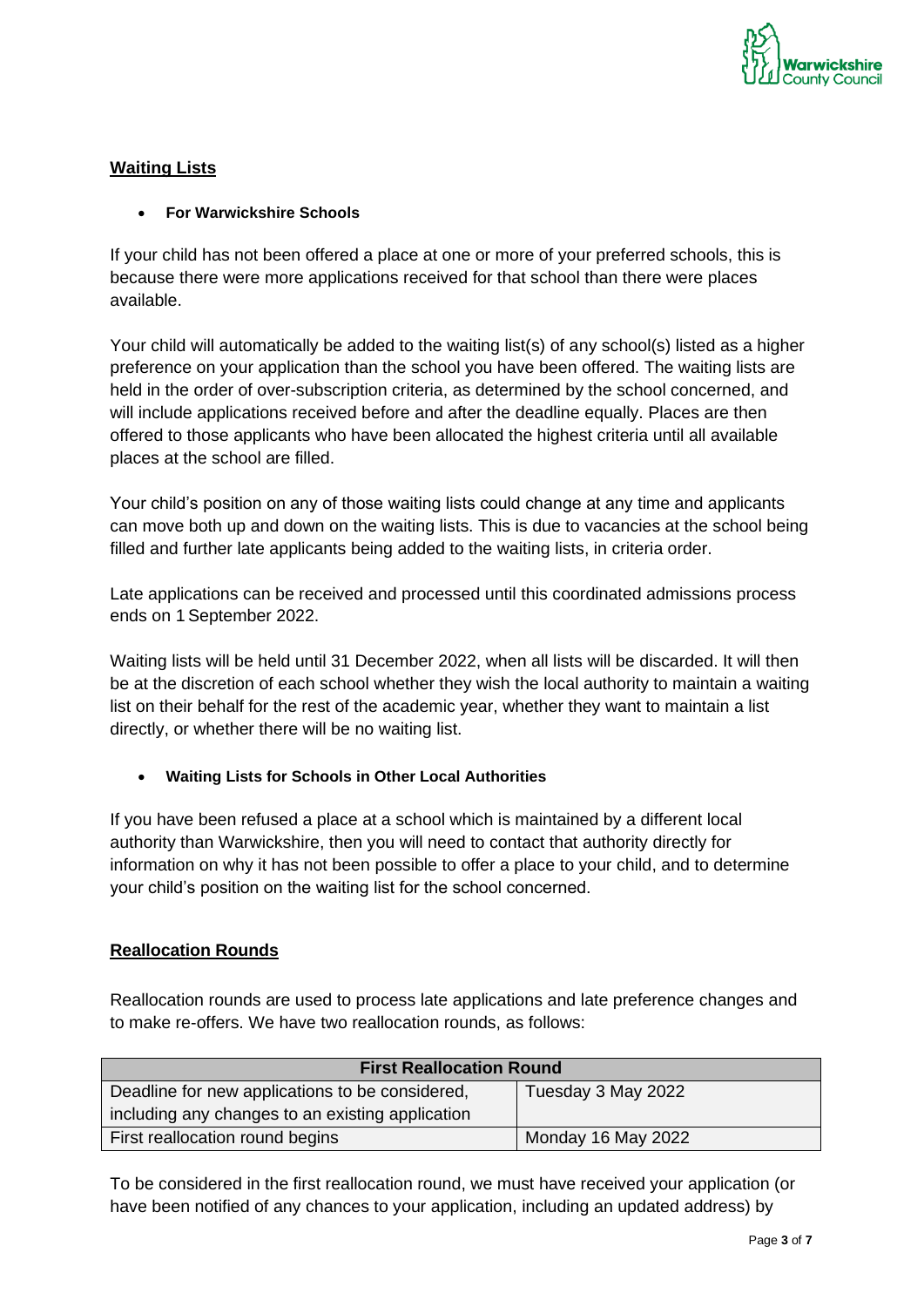

11.59pm on Tuesday 3 May. Reallocation rounds take approximately two weeks to complete so please only contact us for an update on your application if you have not heard from us by Friday 27 May.

New applications, or changes to existing applications, received after 3 May will be considered in the second reallocation round.

| <b>Second Reallocation Round</b>                 |                     |  |
|--------------------------------------------------|---------------------|--|
| Deadline for new applications to be considered,  | Friday 27 May 2022  |  |
| including any changes to an existing application |                     |  |
| Second reallocation round begins                 | Monday 13 June 2022 |  |

To be considered in the second reallocation round, we must have received your application (or have been notified of any changes to your application, including an updated address) by 11.59pm on Friday 27 May. Reallocation rounds take approximately two weeks to complete so please only contact us for an update on your application if you have not heard from us by Friday 24 June.

New applications, or changes to existing applications, received after 27 May 2022 will be processed as and when they are received, up to and including Wednesday 31 August 2022. The in-year admissions process will then commence from Thursday 1 September 2022.

### **Making Changes to Your Application**

The school place your child has been offered is based on the information you provided in your application. You **must** notify us of any changes, such as moving house, as soon as they occur. Please note that the relevant admission authority (e.g. local authority, academy trust or governing body) may withdraw an offer where it is established that it has been obtained through a fraudulent, or intentionally misleading, application.

If you are a Warwickshire resident and you wish to make any changes to your application, such as adding further school choices, please contact us at [admissions@warwickshire.gov.uk](mailto:admissions@warwickshire.gov.uk) in time for the reallocation deadlines listed above, where possible. If you are not a Warwickshire resident, you should contact your own local authority to make changes to your application.

Warwickshire residents can make changes to their application until Wednesday 31 August 2022.

If you would like to amend your application after this date, then you will need to complete a Change of School application as part of the in-year admissions process. Further information about this can be found at: [www.warwickshire.gov.uk/moving-schools-within-school-year.](http://www.warwickshire.gov.uk/moving-schools-within-school-year)

### **School Appeals for Warwickshire Schools**

You have the right to appeal for any school that you have named as a higher preference on your application and where your child has been refused a place.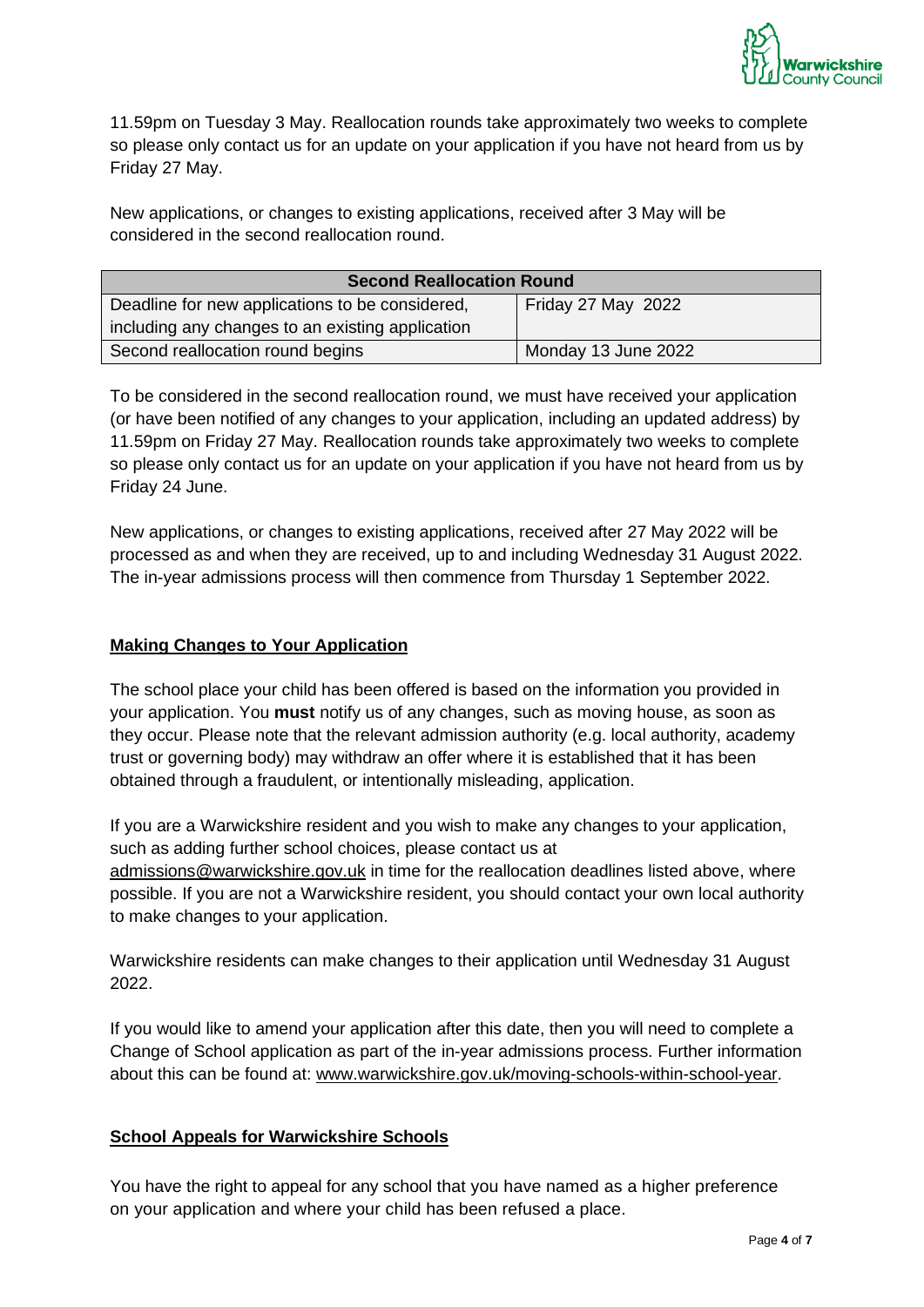

Please note that you can only appeal once for each school, for each academic year of entry.

We recommend that you think carefully about lodging an appeal. Many appeals that are heard for Warwickshire's schools are not successful and lodging an appeal, submitting relevant evidence, attending an appeal hearing and awaiting the outcome of an appeal can be a daunting and emotional process. Further information and statistics relating to school admissions and the appeals process can be found at: [www.gov.uk/government/collections/statistics-school-applications](http://www.gov.uk/government/collections/statistics-school-applications)

If you wish to appeal for a Warwickshire school, please complete the online appeal form at [www.warwickshire.gov.uk/schoolappeals](http://www.warwickshire.gov.uk/schoolappeals)

Some schools in Warwickshire operate their own appeals process. You will be advised if this is applicable when you attempt to lodge the appeal through the website above. In such cases, please contact the school concerned for more information about their appeal process.

You will need to set out the grounds for appeal at the time of lodging your appeal. You can also submit additional information in line with the scheduled hearing dates as set by Warwickshire County Council's Legal Services, who will organise your appeal hearing. All appeals will be acknowledged within 5 school days (i.e., during term-time only).

For further information, or if you have not received an acknowledgement within 5 school days of lodging your appeal, please email [schoolappeals@warwickshire.gov.uk](mailto:schoolappeals@warwickshire.gov.uk) to confirm that your appeal has been safely received.

Please submit your appeal by the deadline of **Monday 23 May 2022.** Appeals submitted after this date may be subject to delays and may not be heard before September. For more information, please visit: [www.warwickshire.gov.uk/schoolappeals](http://www.warwickshire.gov.uk/schoolappeals)

If you are unable to access the website, please request a paper copy of the appeal form by emailing [admissions@warwickshire.gov.uk](mailto:admissions@warwickshire.gov.uk) or calling 01926 414143.

If you wish to appeal for a school in another local authority, you must contact the school directly for further information about their appeal process.

## **School Transport**

If you are interested in applying for transport assistance for your child, please first read the Home to School Transport Policy at: [https://www.warwickshire.gov.uk/schooltravel.](https://www.warwickshire.gov.uk/schooltravel)

### • **Free Transport Assistance**

If you wish to apply for transport assistance for your child (for example, a free bus pass), then you should do this as soon as possible after 19 April 2022 and before the deadline of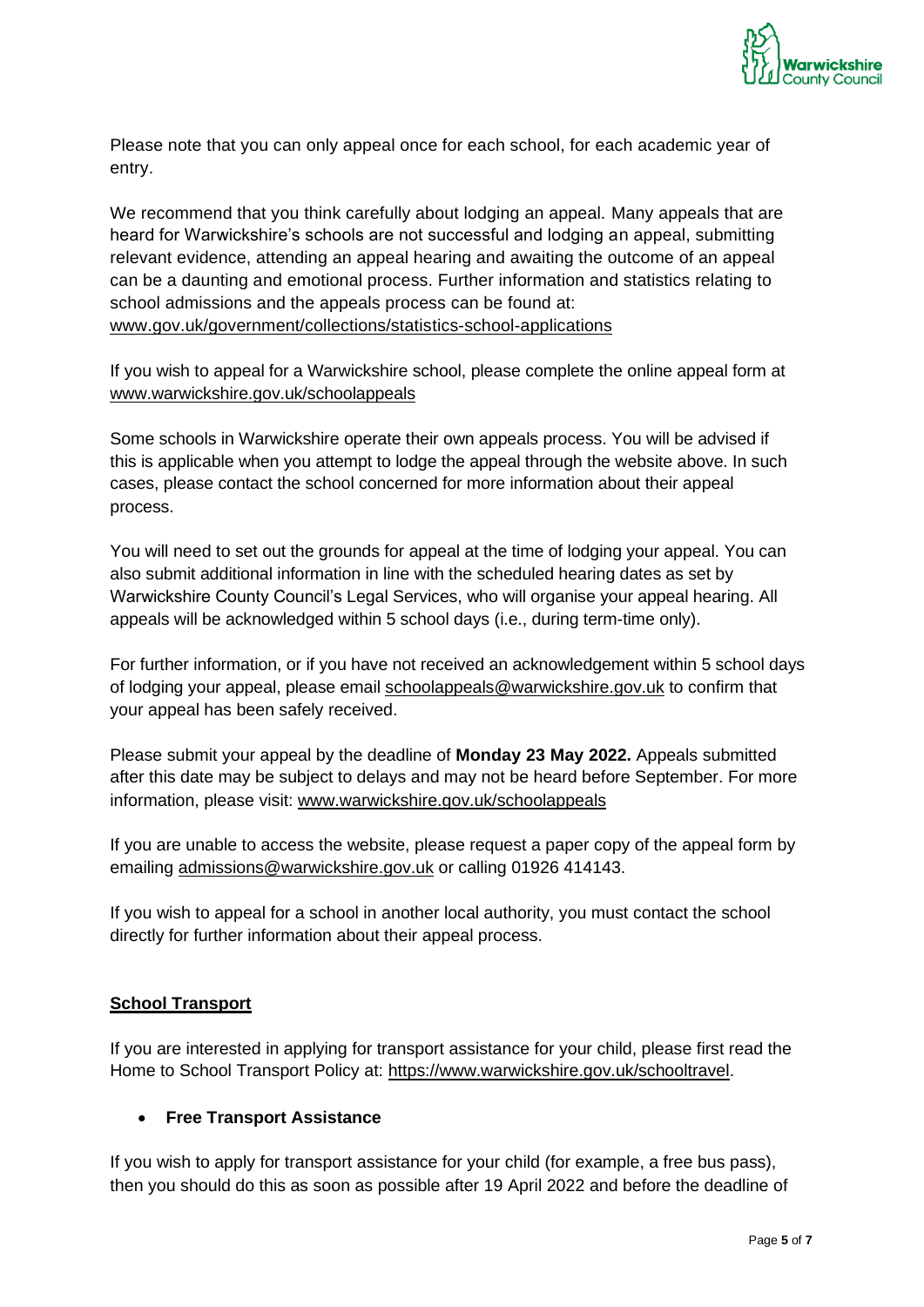

**Tuesday 31 May 2022**, to ensure that any approved transport assistance is in place by September.

There is no guarantee that applications received after this deadline will be processed in time for the start of the new academic year. In these circumstances, you will need to make alternative arrangements for your child to travel to and from school until we are able to make suitable arrangements.

## • **Paid School Transport (Vacant Seats Scheme)**

If your child does not qualify for free transport, then you can still make an application for a paid bus pass (i.e., a bus pass that is paid for by the parent or carer). Further details about this scheme can be found at [www.warwickshire.gov.uk/schooltravel.](http://www.warwickshire.gov.uk/schooltravel)

Please note that there is no guarantee that your child will be allocated a seat on your preferred school bus service.

Paid transport applications can be submitted from 1 June 2022 until the deadline of **Friday 8 July 2022**. There is no guarantee that applications received after this deadline will be processed in time for the start of the new academic year in September.

In these circumstances, or if we are unable to arrange paid transport on your preferred bus service, then you will need to make alternative arrangements for your child to travel to and from school.

Information on school timetables, and whether a service accepts paying passengers, can be found at: [www.warwickshire.gov.uk/schoolbustimetables](http://www.warwickshire.gov.uk/schoolbustimetables)

If you have any questions regarding eligibility for a bus pass, or the application process for transport, then please email [educationtransport@warwickshire.gov.uk](mailto:educationtransport@warwickshire.gov.uk) or call 01926 412929 (option 1). For enquiries about bus routes and services, please email [to@warwickshire.gov.uk](mailto:to@warwickshire.gov.uk) or call 01926 412929 (option 2).

### **Summary of School Admission Dates**

| <b>19 April 2022</b> | Appeals process opens                                       |
|----------------------|-------------------------------------------------------------|
| <b>19 April 2022</b> | Application process for transport assistance opens          |
| 3 May 2022           | Deadline to be considered in first reallocation round       |
| $16 - 27$ May 2022   | First reallocation round                                    |
| 23 May 2022          | Deadline to lodge appeals to be given priority for hearings |
| 27 May 2022          | Deadline to be considered in second reallocation round      |